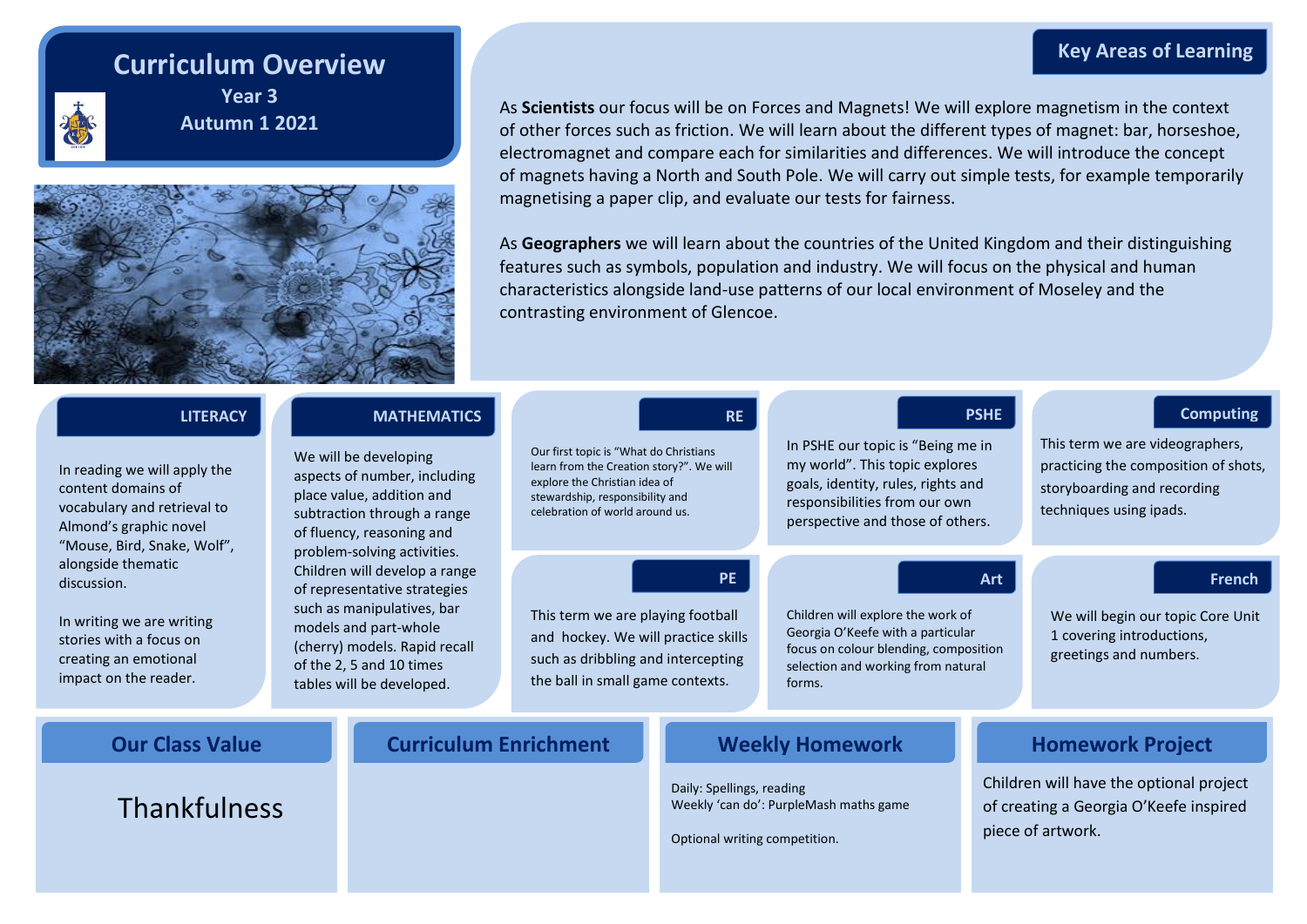# **Curriculum Overview**



**Year 3 Autumn 2 2021**



As **Scientists** our focus will be on Rocks! We will learn about the different types of rock: igneous, sedimentary and metamorphic and compare and group examples from each category of rock based on appearance and physical properties. We will carry out simple tests, for example a test for porosity, and evaluate our tests for fairness. Additionally, we will explore how fossils and soils are formed.

As **Historians** we will learn about changes in Britain from the Stone Age to the Iron Age, focusing on the chronology of the Stone Age in relation to other studied time periods, a range of sources and methods through which historical knowledge is constructed and case studies, for example of settlements and religious sights like Skara Brae and Stonehenge.

| <b>LITERACY</b><br>In reading we will apply the<br>content domains of<br>vocabulary and retrieval to<br>Meredith Hooper's "The<br>pebble in my pocket: A |                                                                                                                                                                                                     | <b>MATHEMATICS</b><br>We will continue with<br>number and cover all four<br>operations of addition and<br>subtraction, multiplication<br>and division through a range | <b>RE</b><br>Our first topic is "How do people express<br>their beliefs through art?" with a focus<br>on Christianity and Islam. We will then<br>turn to the question "What would Jesus<br>think of Christmas today?". |                                                                                                                                 | <b>PSHE</b><br>In PSHE our topic is "Celebrating<br>difference" with a focus on<br>different families, managing<br>conflict and bullying.                                                                |                                                                                                                    | D.T.<br>As Design Technologists, we will be<br>making books with a particular focus<br>on appeal to audience. |  |
|----------------------------------------------------------------------------------------------------------------------------------------------------------|-----------------------------------------------------------------------------------------------------------------------------------------------------------------------------------------------------|-----------------------------------------------------------------------------------------------------------------------------------------------------------------------|------------------------------------------------------------------------------------------------------------------------------------------------------------------------------------------------------------------------|---------------------------------------------------------------------------------------------------------------------------------|----------------------------------------------------------------------------------------------------------------------------------------------------------------------------------------------------------|--------------------------------------------------------------------------------------------------------------------|---------------------------------------------------------------------------------------------------------------|--|
| History of our Earth".<br>In writing we will create<br>diaries. Our SPAG foci are<br>speech marks, apostrophes<br>and paragraphs.                        | of fluency, reasoning and<br>problem-solving activities.<br>Key vocabulary includes<br>"commutative" and<br>"inverse". Rapid recall of the<br>2,5, 10, 3,4 and 8 times<br>tables will be developed. |                                                                                                                                                                       | <b>PE</b><br>This term we are dancing!<br>Children will focus on storytelling<br>through movement and develop<br>solo, duet and group movement.                                                                        |                                                                                                                                 | <b>Music</b><br>Children will develop a repertoire of<br>songs for voice and glockenspiel.<br>Children will also listen musically to a<br>variety to compositions notice,<br>dynamics, pace and texture. |                                                                                                                    | French<br>We will continue learning some<br>basic vocabulary using songs and<br>games in our Core Topic 2.    |  |
| <b>Our Class Value</b>                                                                                                                                   |                                                                                                                                                                                                     | <b>Curriculum Enrichment</b>                                                                                                                                          |                                                                                                                                                                                                                        | <b>Weekly Homework</b>                                                                                                          |                                                                                                                                                                                                          | <b>Homework Project</b>                                                                                            |                                                                                                               |  |
| Thankfulness                                                                                                                                             |                                                                                                                                                                                                     | Palaeolithic trip to Moseley Bog<br>R.E. arts focused visit from Reverend<br>Magdalen                                                                                 |                                                                                                                                                                                                                        | Daily: Spellings, Times Table Rockstars, reading<br>Weekly 'can do': PurpleMash game<br>Optional: Earn a Blue Peter Green Badge |                                                                                                                                                                                                          | Children will have the optional project<br>of creating a Stone Age person's diary,<br>or the diary of Mary Anning. |                                                                                                               |  |

### **Key Areas of Learning**